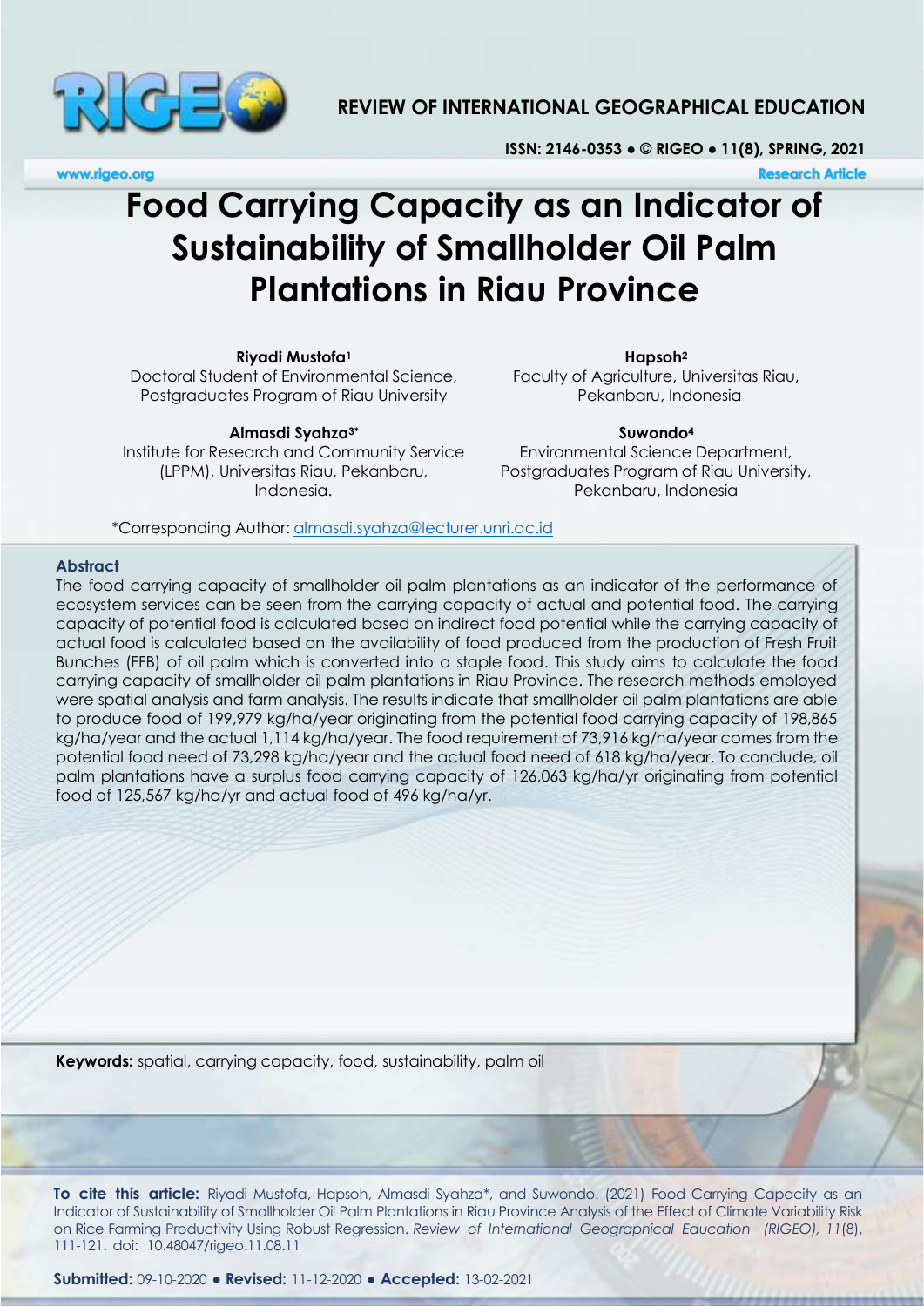## **Introduction**

Global population growth is still very difficult to control for even though every country has made preventive efforts, it has not yet obtained optimal results (Bah et al., 2014). Therefore, it will have an impact on social, economic, and legal conditions (Bailey, 2004; Fang, 2013). The limited availability of space and natural resources will slowly experience pressure and decrease in the loss of biodiversity, soil degradation, and air, water, and soil pollution (Braat & De Groot, 2012). This pressure will result in an ecological deficit because the availability of resources is decreasing, while the need is increasing (Bull, Suttle, Gordon, Singh, & Milner-Gulland, 2013).

Riau Province is one of the areas experiencing ecological pressures in the form of extensive land cover changes due to the frequent forest and land fires and land conversion to oil palm plantations over the last few decades (Bull, Suttle, Gordon, et al., 2013). The conversion of land oil palm plantations is the most dominant, the high demand for land for oil palm plantations has changed the function of forest ecosystems into plantation ecosystems (Bull, Suttle, Singh, & Milner-Gulland, 2013). To restrain the rate of transfer of functions, it is necessary to control through a moratorium to maintain the balance of ecosystem services (Chaudhary, McGregor, Houston, & Chettri, 2018) to meet food availability (Cumming et al., 2014).

Oil palm plantations have been a moratorium on through the Indicative Map for Moratorium of New Permit (*Peta Indikatif Pendundaan Izin Baru* abbreviated as PIPPIB) through the Decree No. 666/MENLHK-PKTL/IPSDH/PLA.1/2/2021 dated February 15, 2021. The purpose of the PIPPIB issuance is to postpone and improve plantation governance sustainability. On the other hand, oil palm plantations provide great benefits for the welfare of the community (Curtsdotter et al., 2019) especially during the Covid-19 pandemic which has lasted for two years (Dislich et al., 2017). However, ecologically, oil palm plantations are considered to be the cause of the decline in the carrying capacity and capacity of the environment based on ecosystem services (Chaudhary et al., 2018).

Existing conditions of oil palm plantation ecosystem services are dominated by moderate, low, and very low conditions (Diaz-Chavez, Mutimba, Watson, Rodriguez-Sanchez, & Nguer, 2010), especially in water supply services, climate regulation, and floodwater flow management. Under these conditions, it is necessary to calculate the carrying capacity of food as an indicator of the sustainability of smallholder oil palm plantations in Riau Province (Zhao, Zhu, Wu, & Lu, 2022). Food sustainability is the basic ability of the environment/earth to support living things (Faizal & Ateeb, 2018a) as the basis for making economic and environmental decisions (Hamdan, Burnham, & Ruhana, 2000).

Law Number 41 of 2009 concerning the protection of sustainable food agricultural land mandates that food security contains four essences that serve as barometers of food security, namely food availability, food stability, food accessibility, and food quality. One of the world's food producers comes from oil palm plantations which produce various derivative products for human needs and increase economic growth (Hammam & Mohamed, 2020). Palm oil is also an energy source that provides added economic value and prevents excessive use of resources, especially in the exploitation of mining products (Hapsoh, Dini, & Rahman, 2020).

This study aims to analyze the sustainability of smallholder oil palm plantations in Riau Province using the analysis of food carrying capacity as an indicator (Lotze‐Campen et al., 2008). Food carrying capacity analysis was used as an important component in decision-making (Hermon, Iskarni, Oktorie, & Wilis, 2017) to prepare scenarios for food needs in sustainable development (Homer et al., 2015). The carrying capacity of food was obtained from the calculation of the carrying capacity of ecosystem services and the carrying capacity of food comes from oil palm farming activities (Huddleston & Tonts, 2007), converted into food (Izakovičová, Mederly, & Petrovič, 2017).

## **Literature review**

Plantation plants are seasonal plants or annual plants whose types and management objectives are determined for plantation businesses, while plantation businesses are businesses that produce plantation goods and/or services. Planters are people who carry out plantation farming within the limits that have been set, namely a maximum of 25 ha per person which is managed independently where the income comes from the agricultural sector (Adib & Daliman, 2021) (Kano & Rahmat, 2019).

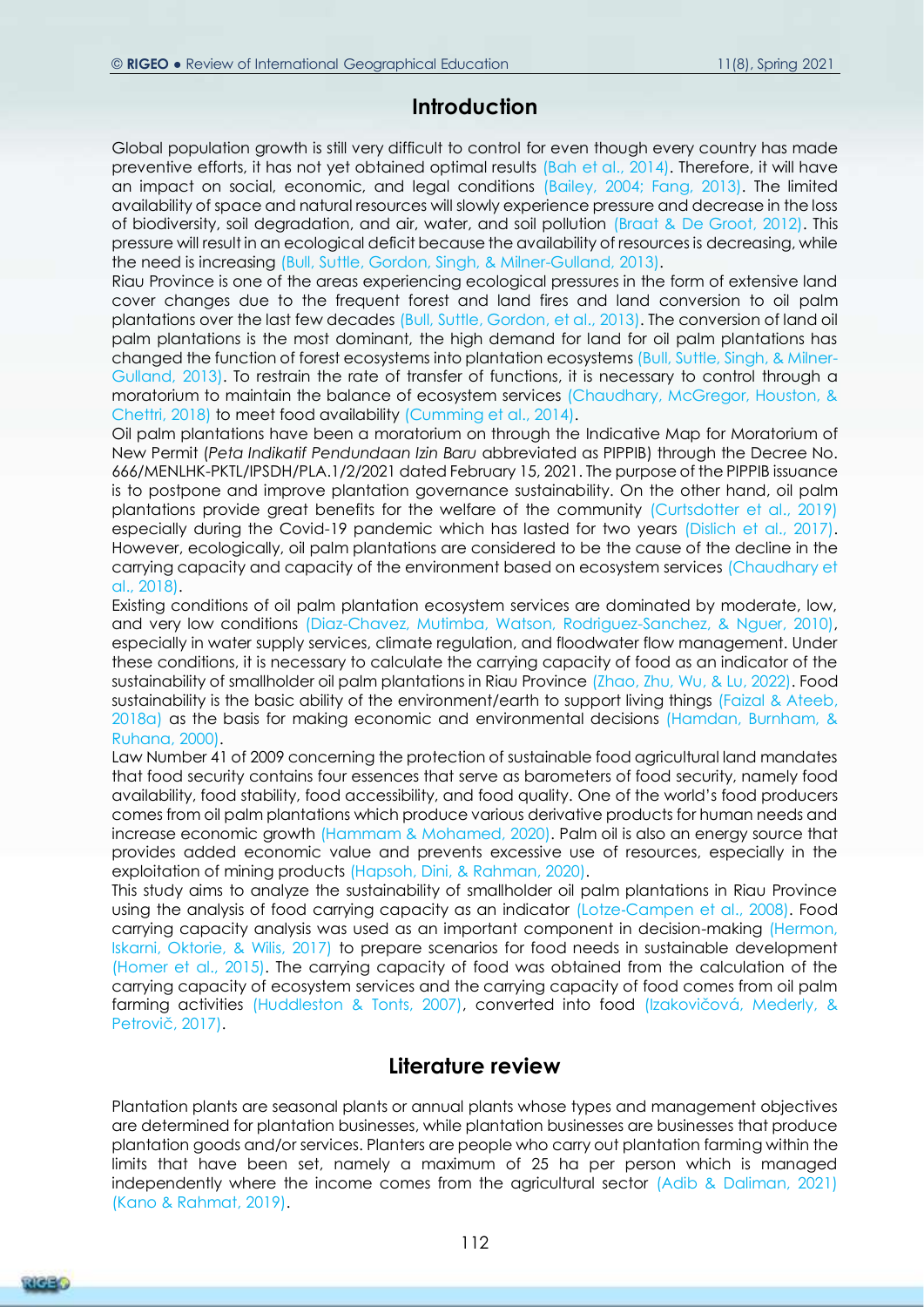Riyadi Mustofa, Hapsoh, Almasdi Syahza\*, and Suwondo. (2021) Food Carrying Capacity as an Indicator of Sustainability of Smallholder Oil Palm Plantations in Riau Province

The main concept of carrying capacity is the comparison between availability and demand, the availability of which is increasingly limited while the need for it is increasing (Xuecao Li, Gong, & Liang, 2015). Environmental carrying capacity can be interpreted as the ability of an environment/earth to support living things that feel on it both in terms of economy, environment, culture, and demography, int his case the carrying capacity has a maximum limit in supporting the needs of living things (Yosephine, Gunawan, & Kurniawan, 2021). The carrying capacity of food in an area is to describe the ability of the region to produce food to meet the food needs of the population to achieve food self-sufficiency (Faizal & Ateeb, 2018a).

Food needs are calculated based on basic needs which require approximately 2100 calories/day/capita converted into kg/ha/year (Marwanto, Sabiham, Sudadi, & Agus, 2013) and the food needs of living things (Mea, 2005). Potential food supply is calculated based on the availability of land cover and vegetation index (Faizal & Ateeb, 2018a) from natural sources. Meanwhile, actual food supplies are calculated from Fresh Fruit Bunches (FFB) which are converted into food ingredients (Lotze‐Campen et al., 2008) and derivative products (Adib & Daliman, 2021) as energy sources (Moniaga, 2011) to support food security.

Spatial information provides an overview of the earth's surface quickly, broadly, accurately, and easily represents conditions above the earth's surface naturally and by the human intervention (Mulyani & Agus, 2017). Land cover is built geomorphology that affects human life and the environment (Mustofa & Bakce, 2019) for human welfare and environmental sustainability, especially on land that has been built (Mustofa & Dewi, 2016).

## **Method**

This study is quantitative research in nature using primary data and secondary data on a ratio data scale. Primary data were obtained through surveys and measurements, interviews, and observations. Secondary data were obtained from a second or third party outside the researchers (Mustofa, 2021). Existing condition data analysis was carried out by spatial analysis (Mustofa & Suwondo) and farm analysis (Xuefen Li, 2021). Spatial analysis was carried out to determine the existing condition of the ecosystem service status in the form of food carrying capacity as an ecosystem function directly and indirectly for human welfare (Pacheco, Gnych, Dermawan, Komarudin, & Okarda, 2017) which was built based on ecoregion maps, and land cover and natural vegetation (Danylo et al., 2021).

The advantages of spatial analysis as a tool for making spatial decisions include location positions, conditions, trends, patterns, and modeling (Kasim, Stöhr, & Herzig, 2021) in integrating location descriptions with characteristics and phenomena, predicting patterns, and modeling (Pires, Martins, Alvim-Ferraz, & Simões, 2011). The tool used in the spatial analysis was ArcMap GIS software 10.5 version from Environmental Systems Research Institute (ESRI) in the calculation of ecosystem services. The higher the availability of food in the plantation as an indicator that the better the ecosystem services for the sustainability of the existence of the plantation.

The next analysis was farm analysis used to calculate the income of smallholder oil palm farmers in Riau Province. Farming income was calculated for a certain period from the sale of FFB, in this study the period used was a year (Katsura et al., 2008). Farming income was obtained from the difference between the sales of FFB during a certain period minus the fixed and variable costs. Fixed costs components include plantation development costs from land preparation to the maintenance of unproductive crops for 3 years and equipment usage costs. Meanwhile, the variable costs include the cost of maintenance, fertilization, and the cost of harvesting the results to the sale of FFB. The higher land productivity and income indicate that the better the management of the garden and the level of farmers' welfare (Husodo, Wulandari, Abdoellah, Cahyandito, & Shanida, 2021). Farm analysis was denoted by the simple equation Π = TR-TC and  $TR = P. Q$ 

# **Findings and Discussion**

## **Spatial Analysis**

As the area that has the largest oil palm plantation in Indonesia, Riau Province has a total area of 107,932.71 Km2, consisting of 8,915,016 hectares of land (80.11%) and 1,878,155 Ha of seas/waters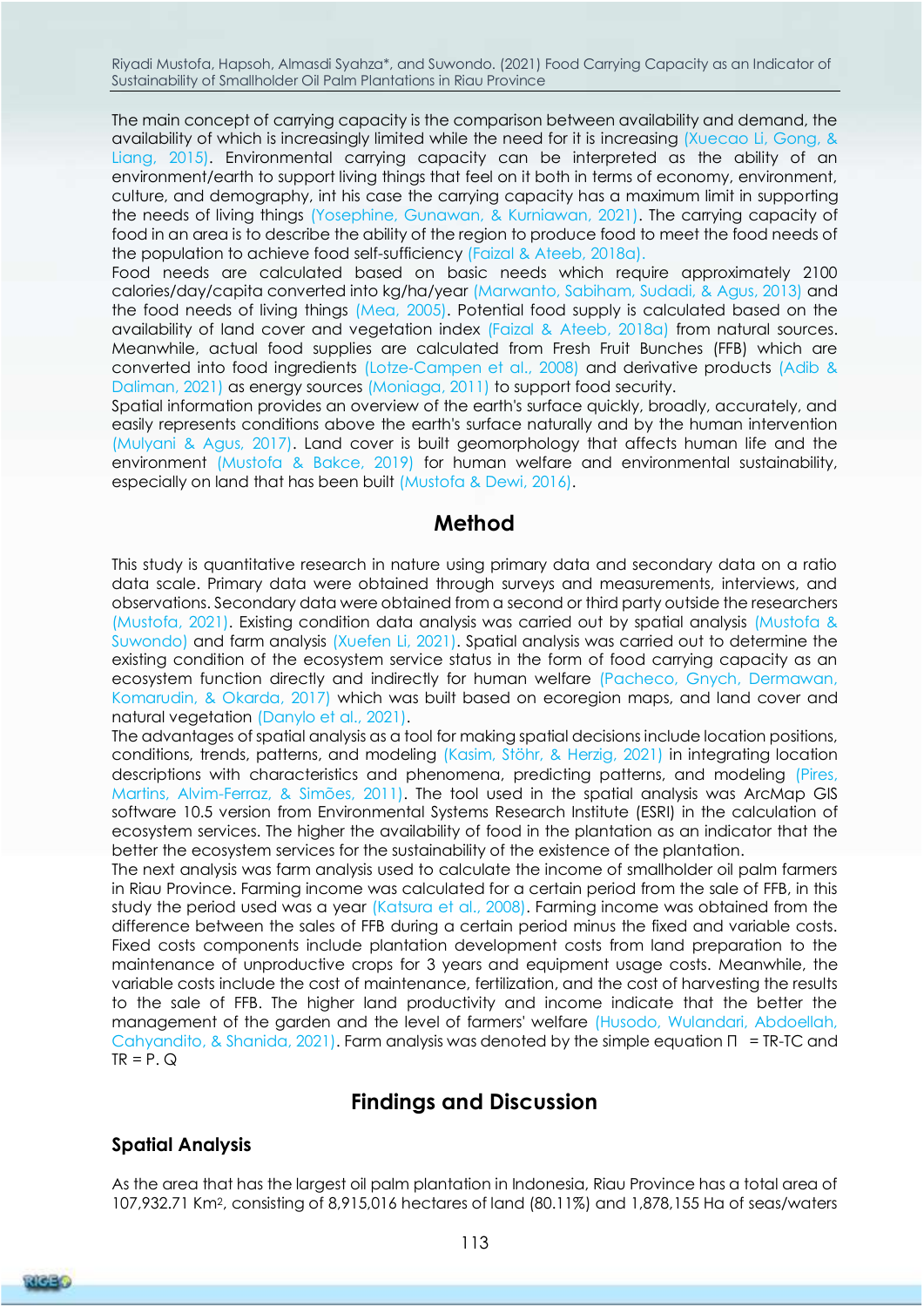(19.89%). Its existence stretches from the slope of Bukit Barisan to the Malacca Strait, located between 01<sup>0</sup> 05' 00" South Latitude 02<sup>0</sup> 25' 00" North Latitude and between 100<sup>0</sup> 00" 00 East Longitude to 105º 05' 00" East Longitude. Riau's climate has dynamic conditions and changes easily over a certain period which is 10 years or more (Pittock, Cork, & Maynard, 2012). Climate change shows that rainfall with low intensity from June to August, low to the moderate-intensity from January to May, moderate to the high intensity from September to December (Syahza & Hosobuchi, 2021) which can be seen from various aspects as follows:

#### **a. Ecoregion Distribution**

one form of land geomorphology in Riau Province consists of three main parts, namely 0-10 meters above sea level, undulating plains, and hilly plains formed by the Bukit Barisan cluster (Gatto, Ogata, & Lytle, 2021). The widest distribution of the ecoregion is peat plains, followed by alluvial plains and folded structural hills that dominate the land area.

#### **Table 1**

Distribution of Landscapes in Riau Province

| Ecoregion                                          | Width     |        |  |
|----------------------------------------------------|-----------|--------|--|
|                                                    | Ha        | %      |  |
| <b>Alluvial Plains</b>                             | 2,055,516 | 22.84  |  |
| Fluvio-marine Plains                               | 99,549    | 1.11   |  |
| Peatlands                                          | 3,644,648 | 40.50  |  |
| Urban Plain                                        | 6,859     | 0.08   |  |
| Coastal Plains with Muddy Beach                    | 322,679   | 3.59   |  |
| Coastline                                          | 765       | 0.01   |  |
| Valley between Hills Structural Folds (synclines)  | 583,222   | 6.48   |  |
| Valley between Hills Structural Fault (anticlines) | 17,064    | 0.19   |  |
| <b>Folded Structural Mountains</b>                 | 165       | 0.00   |  |
| <b>Structural Fault Mountains</b>                  | 127       | 0.00   |  |
| Waters                                             | 54.722    | 0.61   |  |
| <b>Folded Structural Hills</b>                     | 1,578,947 | 17.54  |  |
| Structural Fault Hills                             | 635,601   | 7.06   |  |
| Coral Island                                       | 32        | 0.00   |  |
| Total                                              | 8,999,895 | 100.00 |  |

**Source:** Result of Overlay Map of Riau Province Ecoregion and Administrative Region

#### **Table 2**

Land Cover Conditions in Riau Province

| <b>Land Cover</b>             | Width     |        |  |
|-------------------------------|-----------|--------|--|
|                               | Ha        | %      |  |
| Water body                    | 104,047   | 1.16   |  |
| Airport/Port                  | 725       | 0.01   |  |
| Scrub                         | 48,115    | 0.53   |  |
| Swamp Scrub                   | 532,502   | 5.92   |  |
| <b>Primary Dryland Forest</b> | 162,359   | 1.80   |  |
| Secondary Dryland Forest      | 261,435   | 2.90   |  |
| Primary Mangrove Forest       | 4,099     | 0.05   |  |
| Secondary Mangrove Forest     | 161,163   | 1.79   |  |
| <b>Primary Swamp Forest</b>   | 47,154    | 0.52   |  |
| Secondary Swamp Forest        | 902,823   | 10.03  |  |
| <b>Plantation Forest</b>      | 919,722   | 10.22  |  |
| Settlement                    | 157,759   | 1.75   |  |
| Plantation                    | 3,947,370 | 43.86  |  |
| Mining                        | 38,890    | 0.43   |  |
| Dryland Farming               | 152,757   | 1.70   |  |
| Mixed Dryland Farming         | 1.126,146 | 12.51  |  |
| Swamp                         | 27,137    | 0.30   |  |
| Rice field                    | 141,623   | 1.57   |  |
| Fishpond                      | 2,378     | 0.03   |  |
| Open Ground                   | 257,733   | 2.86   |  |
| Transmigration                | 3,956     | 0.04   |  |
| Total                         | 8.999,895 | 100.00 |  |

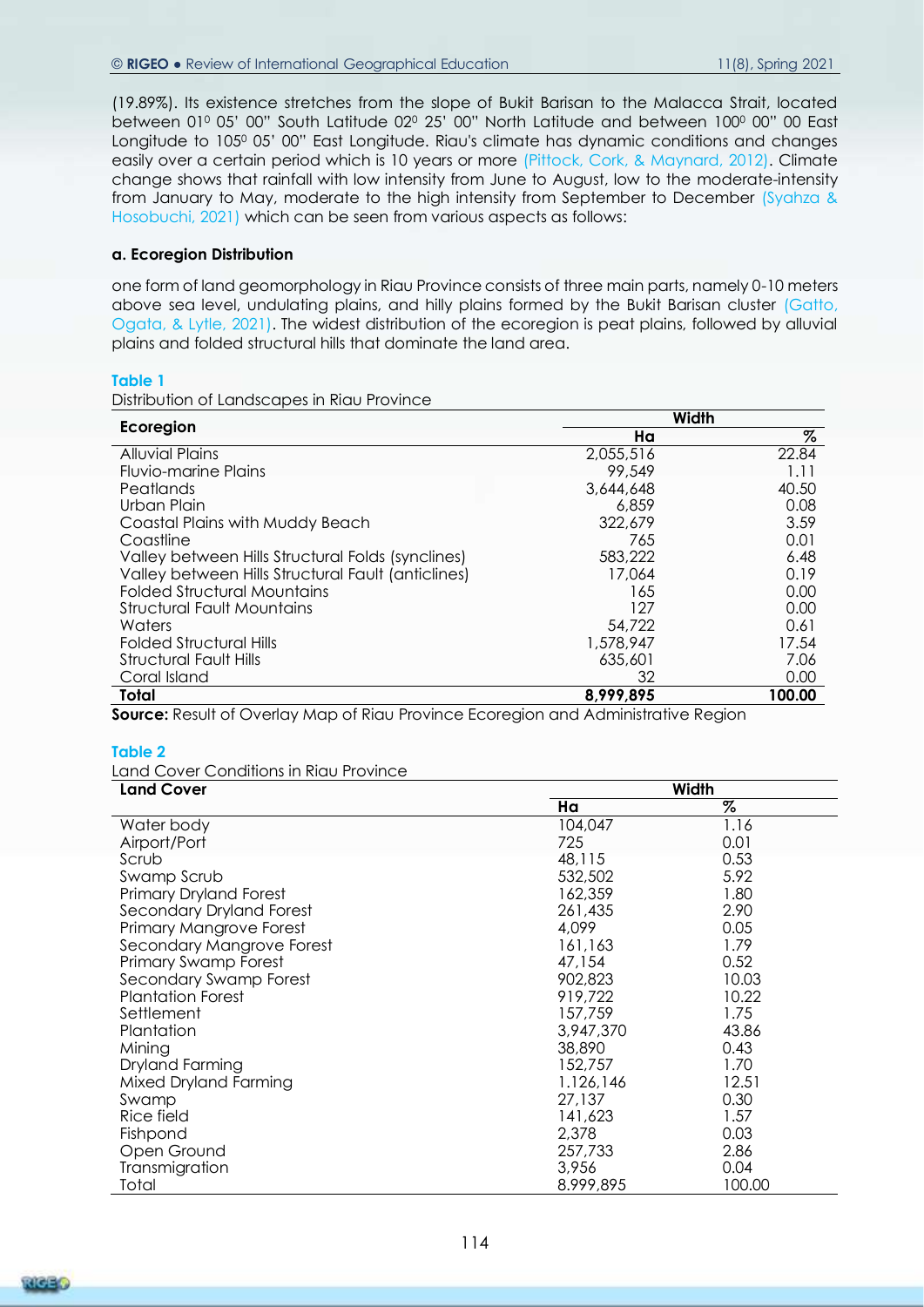Riyadi Mustofa, Hapsoh, Almasdi Syahza\*, and Suwondo. (2021) Food Carrying Capacity as an Indicator of Sustainability of Smallholder Oil Palm Plantations in Riau Province

The table above shows that in general, every mainland ecoregion can grow oil palm, but not all oil palm farming is carried out, both smallholder plantations and large private and national plantations. The geological structure of Riau Province consists of folds along the Bukit Barisan, which are active faults with the potential for geological natural disasters. Riau Province has a flat topography which is very good for farming activities, especially oil palm (Idayu & Supriyanto, 2014; Salzman, Bennett, Carroll, Goldstein, & Jenkins, 2018).

#### **b. Land Cover**

The existing condition of land cover in Riau Province is based on the 2020 land cover map with a scale of 1:250,000 consisting of 21 land cover criteria. The highest land cover is dominated by plantations, agriculture, and forestry. These three criteria indicate that land-based spatial use activities are dominated by plantation, agriculture, and forestry activities followed by other activities (Sembiring, 2017).

Plantation land cover is a plantation farming activity carried out by the community as smallholder plantations that produce oil palm Fresh Fruit Bunches (FFB) and large private and national oil palm plantation farming activities that produce FFB and its derivative industries (Sharma, Baral, Pacheco, & Laumonier, 2017). Plantation activities in the upstream to downstream sectors provide benefits through employment opportunities and a multiplier effect for the surrounding community because they have an impact on the business field (Dislich et al., 2017). High plantation land cover is always considered to reduce the land cover quality index (Simshauser, 2020) and reduce the performance of ecosystem services, on the other hand, oil palm plantation land cover is able to reduce CO<sup>2</sup> (Solecka, Sylla, & Świąder, 2017).

Cover Land cover conditions are also used as an indicator of climate change and to understand the relationship between human activities in contributing to global change (Sumarga & Hein, 2014). Changes in land cover occur when the high demand for land exceeds the availability of land, thus, the balance of land cover exceeds the land capability limit (Gomes et al., 2021). The balance of land cover and use is an indicator of environmental conditions. Environmental conditions can be seen from the capacity of ecosystem services (Xuecao Li et al., 2015) through the carrying capacity of food and water carrying capacity as a tool to evaluate maintaining ecosystem balance (Lotze-Campen et al., 2008). There are two criteria for the actual land cover of smallholder oil palm plantations, namely those who have applied Good Agriculture Practice (GAP) and those who have not implemented GAP. Differences occur in the capacity of biodiversity and land productivity.

### **c. Food Carrying Capacity**

The carrying capacity of food includes the provision of food and other than food. The provision of food consists of direct and indirect food (Suwondo, Darmadi, & Yunus, 2017). Direct food is the provision of food that can be consumed directly, while indirect food is food that is consumed through processing Food supply is influenced by many types of land cover and biodiversity index (Lotze‐Campen et al., 2008). The higher the biodiversity index, the higher the land's ability to provide food carrying capacity. The detailed food carrying capacity is presented in Table 3 and Figure 1.

#### **Table 3**

Condition of Food Carrying Capacity of Oil Palm Plantations in Riau Province

| Ecoregion              | Food Carrying Capacity (kg/ha/yr) |            |                   |  |
|------------------------|-----------------------------------|------------|-------------------|--|
|                        | Supply                            | Demand     | <b>Difference</b> |  |
| <b>Alluvial Plains</b> | 60,520,634                        | 22,415,050 | 38,105,584        |  |
| Peatlands              | 53,796,119                        | 31,381,070 | 22,415,050        |  |
| Valley between Hills   | 96,384,714                        | 23,535,802 | 72,848,911        |  |
| Fold Mountains         | 1,120,752                         | 672,450    | 1,120,752         |  |
| Fold Hills             | 2,241,505                         | 1,117,302  | 2,241,505         |  |
| Total                  | 214,063,724                       | 79,121,673 | 136,731,803       |  |

The food carrying capacity of oil palm plantations in each ecoregion in Riau Province is entirely in a condition that has not been exceeded or is in surplus. The surplus condition occurs because the availability of food is higher than the need. The agricultural sector of the oil palm plantation sub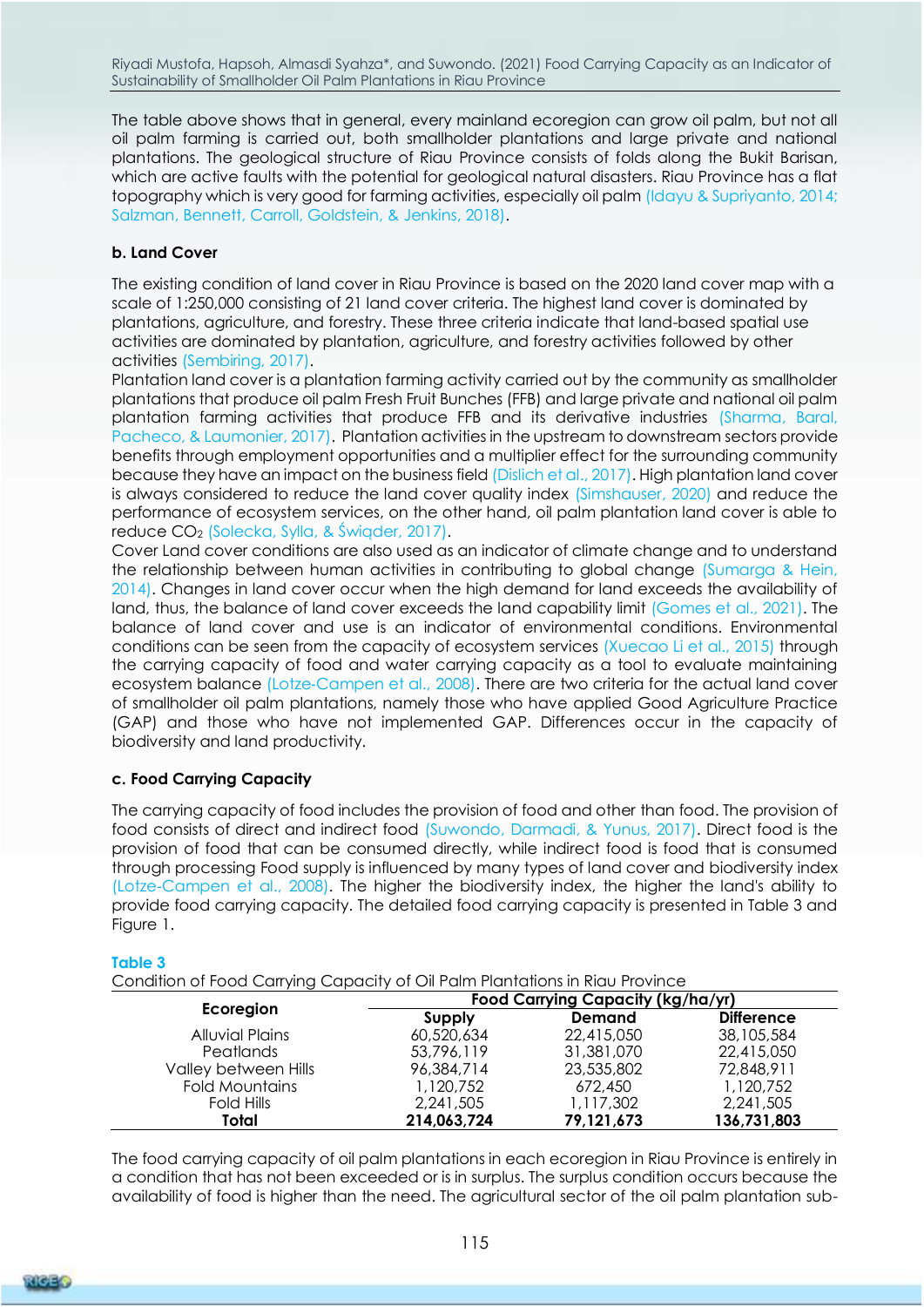sector has a role as a supplier of food, industrial raw materials, and a source of income for the community, and a contributor to Gross Domestic Product in each regency (Diaz-Chavez et al., 2010). The added value of food products derived from oil palm plantations is proportional to the social and environmental costs (Świąder et al., 2018). Although often considered to reduce the carrying capacity of food, oil palm plantations still have a high level of food production that still exceeds demand.

The capacity to provide food carrying capacity and food needs is highest in the inter-hill valley ecoregion, the process of plant weathering increases land fertility (Syahza & Irianti, 2021). Meanwhile, the lowest food supply and demand is in the fold mountain ecoregion. Conversion of land from forest to gardens does not reduce the ability to provide food but increases the ability to carry food (Syahza & Asmit, 2019) through the extraction of indirect foodstuffs into food. Increasing food availability and production capacity is done through increasing productivity and expanding the area (Hamdan et al., 2000).



**Figure 1**: Condition of Food Carrying Capacity of Oil Palm Plantations in Riau Province

#### **Farm Analysis**

The existing condition of oil palm plantations spread across Riau Province is 4,170,358 ha and 3,374,996 ha or 81% are smallholder oil palm plantations. Oil palm plantations are conversion of forest land or other crops (Simshauser, 2020) due to limited land availability. The limitations of optimal land availability (Syahza, Bakce, Irianti, Asmit, & Nasrul, 2021; Syahza, Irianti, & Nasrul, 2020).

Farmers do farming on three land typologies, namely mineral land of 60.77% peat land 36.54% and transition land of 60.77%, peatland 36.54%, and transition land of 2.69% (Syahza, 2016) the initial land condition is shrubs and land that has failed to be cultivated occurs natural succession to become forest where various types of plants and animals breed (Syahza & Hosobuchi, 2021). Sources of seeds used by farmers are certified superior seeds of 7% and the rest are not superior (Syahza, Suwondo, Nasrul, & Mustofa, 2020). Therefore, the return on capital is slow. The pattern of oil palm cultivation by smallholders has implemented GAP and most have not. Thus, the production of fresh fruit bunches (FFB) (Syahza, 2019) has not yet achieved optimal results. Farmers who have not implemented GAP crop conditions are very vulnerable to pests, diseases, and climate influences that affect productivity.

Land productivity is determined by three factors, namely land, capital, and technology (Dadi, 2021). The lowest productivity of smallholder oil palm plantations in the study area is 499 kg/ha/month above the lowest productivity in Indonesia of 417 kg/ha/month or equivalent to 5 tons/ha/year. Large plantations in fertilizing apply the 6T rules (right type, right dose, right time, right method, right place, and right tool). The application of the 6T rule is needed to achieve the effectiveness and efficiency of fertilization. The realization of the type of fertilizer and the timing of fertilization as well as the placement of fertilizer have been following the PPKS recommendations (Vaissière, Quétier, Calvet, Levrel, & Wunder, 2020). The high production of oil palm is influenced by fertilization and innovation and technology (Wijaya & Susilo, 2013). Smallholder oil palm farmers in fertilizing are not based on recommendations but the availability of resources and are carried out sporadically (Hamdan et al., 2000).

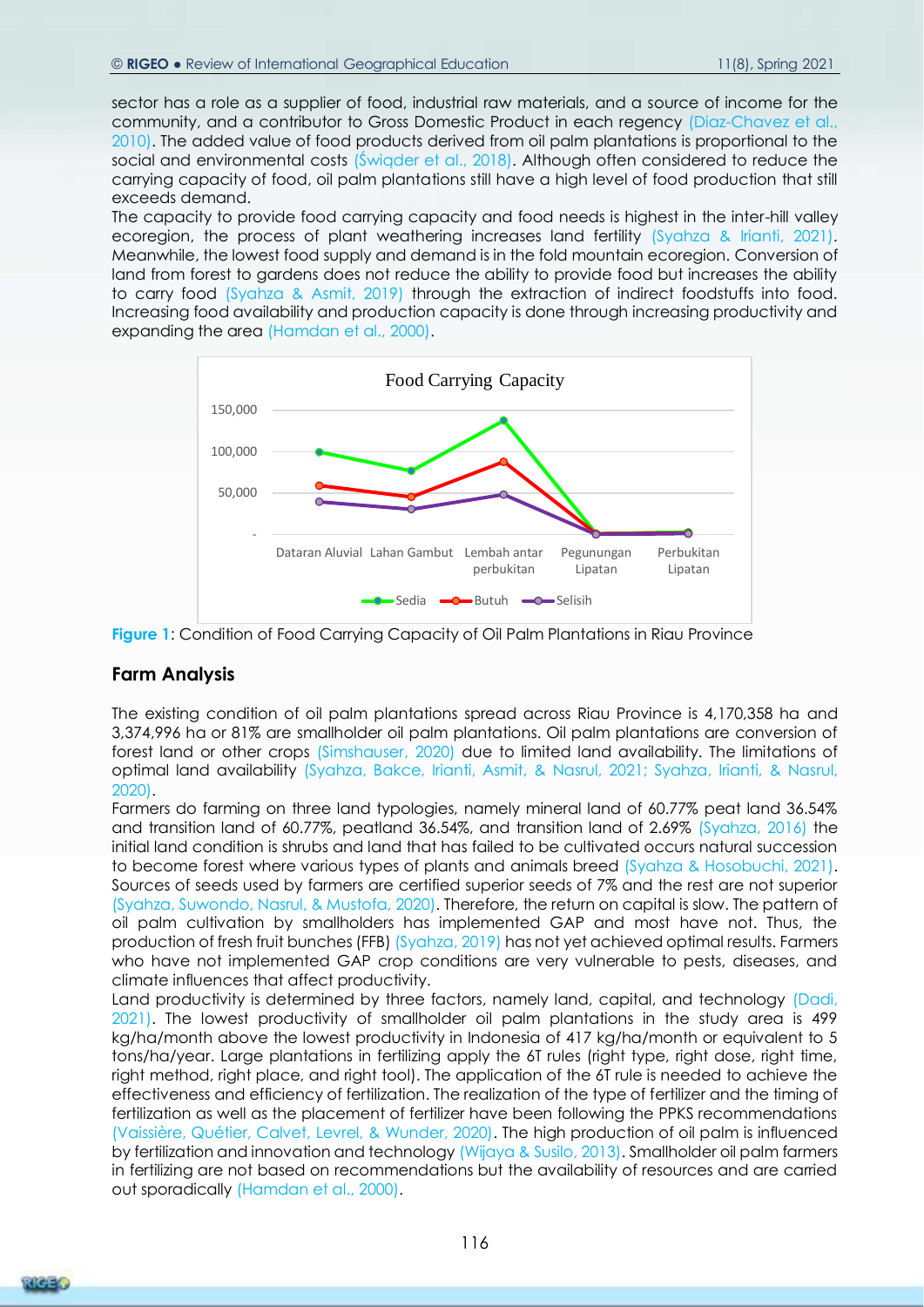Riyadi Mustofa, Hapsoh, Almasdi Syahza\*, and Suwondo. (2021) Food Carrying Capacity as an Indicator of Sustainability of Smallholder Oil Palm Plantations in Riau Province

The results of farm analysis show that the income of oil palm farmers is better than before becoming oil palm farmers, although the lowest income of smallholder oil palm farmers in the study area is IDR 154,894/ha/month with FFB production of 499 kg/ha/month. The highest income of smallholder oil palm plantation farmers in the study area is IDR 1,742,953/ha/month with FFB production of 2,014 kg/ha/month. This high productivity is still lower than the productivity of large plantations, which is 2,133 kg/ha/month (BC, 2019; Syahza, 2016) as presented in Table 4.

#### **Table 4**

| Farm Analysis                  |                |           |           |
|--------------------------------|----------------|-----------|-----------|
| Income                         | <b>Minimal</b> | Maximum   | Average   |
| FFB Production (kg)            | 499            | 2,014     | 1,355     |
| Price (IDR/kg)                 | 983            | 2,235     | 1,573     |
| <b>FFB Sales</b>               | 490,438        | 4,502,129 | 2,131,036 |
| <b>Cost Component (IDR)</b>    |                |           |           |
| Harvest Cost                   | 165,000        | 535,333   | 313,984   |
| Freight Cost                   | 10             | 503,500   | 102,549   |
| <b>Herbicide Cleaning Cost</b> |                | 553,333   | 45,136    |
| Maintenance Fee with Slash     |                | 166,667   | 56,806    |
| Dish Maintenance Fee           |                | 270,833   | 8,477     |
| Leaf Disposal Fee              | 18,750         | 168,750   | 64,613    |
| <b>Plant Depreciation Cost</b> | 143,450        | 165,760   | 205,746   |
| Garden Maintenance Fee         | 8,333          | 50,000    | 32,019    |
| <b>Fertilization Cost</b>      |                | 345,000   | 180,953   |
| <b>Total Cost (HPP)</b>        | 335,543        | 2,759,177 | 1,010,284 |
| HPP FFB (IDR.)                 | 673            | 1,370     | 746       |
| Net Income (IDR/month)         | 154,894        | 1,742,953 | 1,120,752 |

**Source:** Analysis Results, 2021

Average income is calculated from the sum of all farmers' income in the study area divided by the number of farmers or respondents. The average income is IDR 1,120,752/ha/month with an average production of 1,355 kg/ha/month. In general, the average income of smallholder oil palm plantation farmers in the study area is still far below the productivity of the Nucleus-Plasma scheme and large plantations but is still the highest in Indonesia at 417 kg/ha/month or equivalent to 5 tons/ha/year (BC, 2019).

# **Conclusion**

The results of the spatial analysis show that the carrying capacity of food and water carrying capacity of smallholder oil palm plantations in Riau Province is in a condition that has not been exceeded or is in surplus (good). Meanwhile, the results of farm analysis indicate that land productivity and income are the highest in Indonesia. therefore, smallholder oil palm plantations in Riau Province are the best in Indonesia and have fulfilled the carrying capacity of the environment based on ecosystem services as one of the indicators of sustainability.

# **References**

- Adib, N. M., & Daliman, S. (2021). *Conceptual framework of smart fertilization management for oil palm tree based on IOT and deep learning.* Paper presented at the IOP Conference Series: Earth and Environmental Science. doi[:https://doi.org/10.1088/1755-1315/842/1/012072](https://doi.org/10.1088/1755-1315/842/1/012072)
- Bah, A., Husni, M., Teh, C., Rafii, M., Syed Omar, S., & Ahmed, O. (2014). Reducing runoff loss of applied nutrients in oil palm cultivation using controlled-release fertilizers. *Advances in Agriculture, 2014*. doi[:https://doi.org/10.1155/2014/285387](https://doi.org/10.1155/2014/285387)
- Bailey, R. G. (2004). Identifying ecoregion boundaries. *Environmental management, 34*(1), S14-S26. doi[:https://doi.org/10.1007/s00267-003-0163-6](https://doi.org/10.1007/s00267-003-0163-6)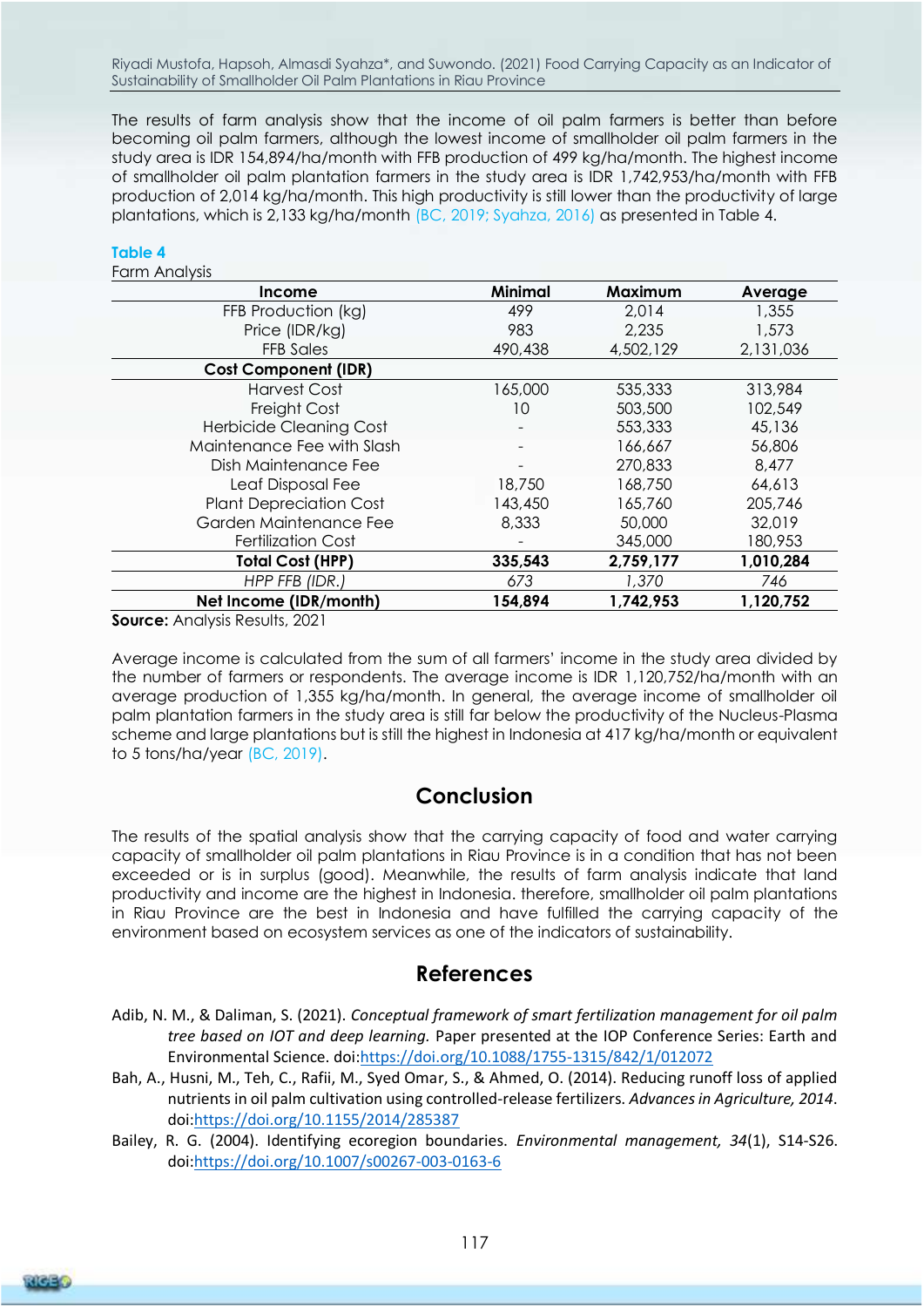- BC, A. Y. (2019). *The effect of rainfall interception loss by Palm-Oil tree towards flood discharge in Seunagan watershed of Nagan Raya district of Aceh Province.* Paper presented at the IOP Conference Series: Materials Science and Engineering. doi[:https://doi.org/10.1088/1757-](https://doi.org/10.1088/1757-899X/523/1/012041) [899X/523/1/012041](https://doi.org/10.1088/1757-899X/523/1/012041)
- Braat, L. C., & De Groot, R. (2012). The ecosystem services agenda: bridging the worlds of natural science and economics, conservation and development, and public and private policy. *Ecosystem services, 1*(1), 4-15. doi[:https://doi.org/10.1016/j.ecoser.2012.07.011](https://doi.org/10.1016/j.ecoser.2012.07.011)
- Bull, J. W., Suttle, K. B., Gordon, A., Singh, N. J., & Milner-Gulland, E. (2013). Biodiversity offsets in theory and practice. *Oryx, 47*(3), 369-380. doi[:https://doi.org/10.1017/S003060531200172X](https://doi.org/10.1017/S003060531200172X)
- Bull, J. W., Suttle, K. B., Singh, N. J., & Milner-Gulland, E. (2013). Conservation when nothing stands still: moving targets and biodiversity offsets. *Frontiers in Ecology and the Environment, 11*(4), 203-210. doi[:https://doi.org/10.1890/120020](https://doi.org/10.1890/120020)
- Chaudhary, S., McGregor, A., Houston, D., & Chettri, N. (2018). Environmental justice and ecosystem services: A disaggregated analysis of community access to forest benefits in Nepal. *Ecosystem services, 29*, 99-115. doi[:https://doi.org/10.1016/j.ecoser.2017.10.020](https://doi.org/10.1016/j.ecoser.2017.10.020)
- Cumming, G. S., Buerkert, A., Hoffmann, E. M., Schlecht, E., von Cramon-Taubadel, S., & Tscharntke, T. (2014). Implications of agricultural transitions and urbanization for ecosystem services. *Nature, 515*(7525), 50-57. doi[:https://doi.org/10.1038/nature13945](https://doi.org/10.1038/nature13945)
- Curtsdotter, A., Banks, H. T., Banks, J. E., Jonsson, M., Jonsson, T., Laubmeier, A. N., . . . Bommarco, R. (2019). Ecosystem function in predator–prey food webs—confronting dynamic models with empirical data. *Journal of Animal Ecology, 88*(2), 196-210. doi[:https://doi.org/10.1111/1365-](https://doi.org/10.1111/1365-2656.12892) [2656.12892](https://doi.org/10.1111/1365-2656.12892)
- Dadi, D. (2021). Oil Palm Plantation Expansion: An Overview of Social and Ecological Impacts in Indonesia. *Budapest International Research and Critics Institute (BIRCI-Journal): Humanities and Social Sciences, 4*(3), 6550-6562. Retrieved from [www.bircu](www.bircu-journal.com/index.php/birci/article/view/2469)[journal.com/index.php/birci/article/view/2469](www.bircu-journal.com/index.php/birci/article/view/2469)
- Danylo, O., Pirker, J., Lemoine, G., Ceccherini, G., See, L., McCallum, I., . . . Fritz, S. (2021). A map of the extent and year of detection of oil palm plantations in Indonesia, Malaysia and Thailand. *Scientific data, 8*(1), 1-8. doi[:https://doi.org/10.1038/s41597-021-00867-1](https://doi.org/10.1038/s41597-021-00867-1)
- Diaz-Chavez, R., Mutimba, S., Watson, H., Rodriguez-Sanchez, S., & Nguer, M. (2010). Mapping Food and Bioenergy in Africa. A report prepared on behalf of FARA. Forum for Agricultural Research in Africa. Ghana. *ERA-ARD, SROs, FARA, 3*. Retrieved from www.globalbioenergy.org/uploads/media/1005 Imperial College -Mapping food and bioenergy in Africa.pdf
- Dislich, C., Keyel, A. C., Salecker, J., Kisel, Y., Meyer, K. M., Auliya, M., . . . Faust, H. (2017). A review of the ecosystem functions in oil palm plantations, using forests as a reference system. *Biological Reviews, 92*(3), 1539-1569. doi[:https://doi.org/10.1111/brv.12295](https://doi.org/10.1111/brv.12295)
- Faizal, M., & Ateeb, S. (2018a). Energy, Economic and Environmental Impact of Palm Oil Biodiesel in Malaysia. *Journal of Mechanical Engineering Research and Developments, 41*(3), 93-95. doi[:http://doi.org/10.26480/jmerd.03.2018.93.95](http://doi.org/10.26480/jmerd.03.2018.93.95)
- Fang, Z. (2013). *Biofuels: Economy, Environment and Sustainability*: IntechOpen. Retrieved from [https://books.google.com.pk/books?id=y\\_ugDwAAQBAJ](https://books.google.com.pk/books?id=y_ugDwAAQBAJ)
- Gatto, N. M., Ogata, P., & Lytle, B. (2021). Farming, Pesticides, and Brain Cancer: A 20-Year Updated Systematic Literature Review and Meta-Analysis. *Cancers, 13*(17), 4477. doi[:https://doi.org/10.3390/cancers13174477](https://doi.org/10.3390/cancers13174477)
- Gomes, M. F., Vasconcelos, S. S., Viana‐Junior, A. B., Costa, A. N. M., Barros, P. C., Ryohei Kato, O., & Castellani, D. C. (2021). Oil palm agroforestry shows higher soil permanganate oxidizable carbon than monoculture plantations in Eastern Amazonia. *Land Degradation & Development*, 4313- 4326. doi[:https://doi.org/10.1002/ldr.4038](https://doi.org/10.1002/ldr.4038)
- Hamdan, J., Burnham, C., & Ruhana, B. (2000). Degradation effect of slope terracing on soil quality for Elaeis guineensis Jacq.(oil palm) cultivation. *Land Degradation & Development, 11*(2), 181-193. doi[:https://doi.org/10.1002/\(SICI\)1099-145X\(200003/04\)11:2%3C181::AID-LDR377%3E3.0.CO;2-](https://doi.org/10.1002/(SICI)1099-145X(200003/04)11:2%3C181::AID-LDR377%3E3.0.CO;2-U)  $\underline{\mathsf{U}}$  $\underline{\mathsf{U}}$  $\underline{\mathsf{U}}$

**RIGE<sup>T</sup>**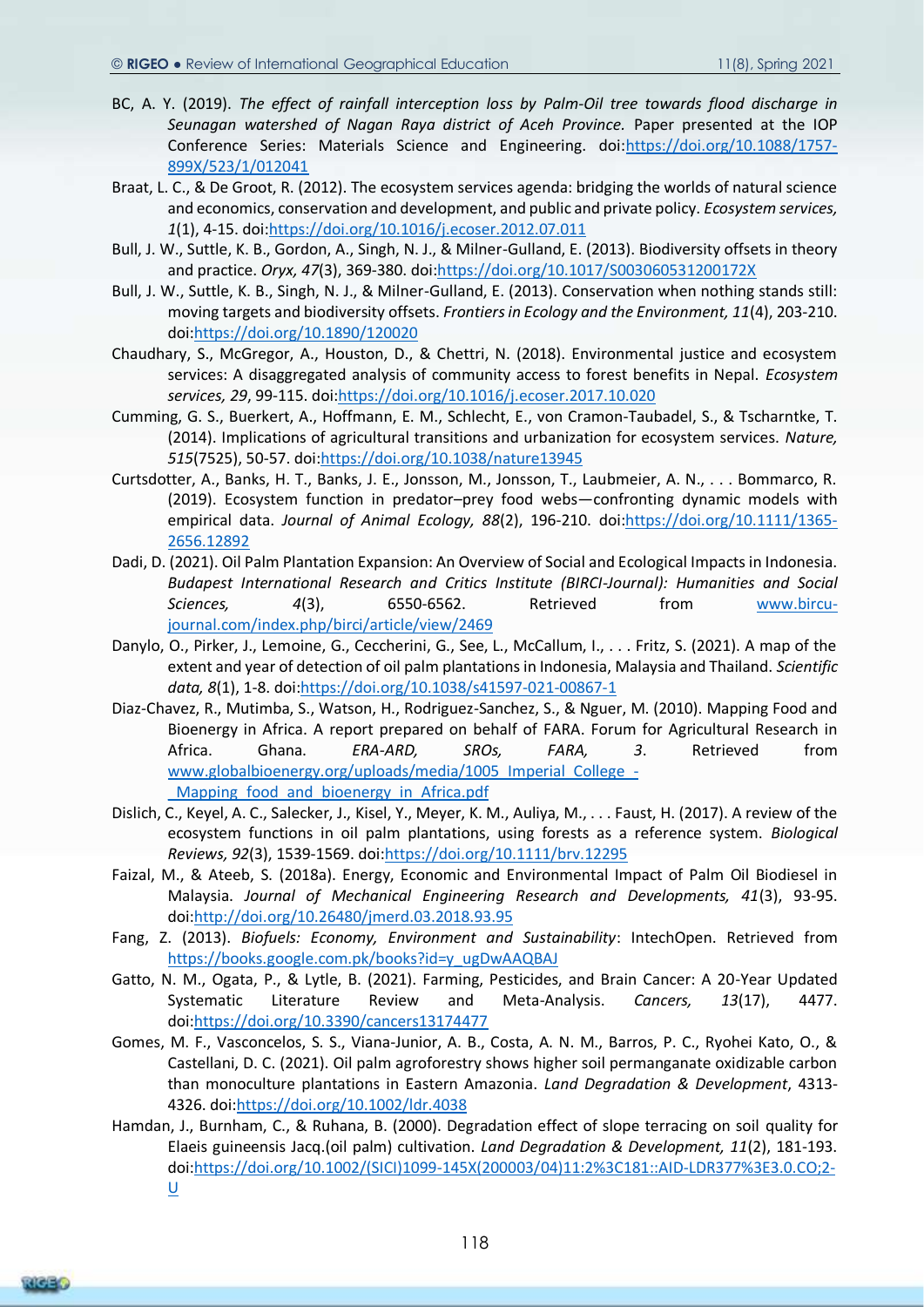- Hammam, A., & Mohamed, E. (2020). Mapping soil salinity in the East Nile Delta using several methodological approaches of salinity assessment. *The Egyptian Journal of Remote Sensing and Space Science, 23*(2), 125-131. doi[:https://doi.org/10.1016/j.ejrs.2018.11.002](https://doi.org/10.1016/j.ejrs.2018.11.002)
- Hapsoh, H., Dini, I. R., & Rahman, A. (2020). Uji Formulasi Pupuk Hayati Cair dengan Penambahan Bacillus Cereus terhadap Pertumbuhan dan Hasil Tanaman Jagung Manis (Zea Mays Saccharata Sturt). *Agrotekma: Jurnal Agroteknologi dan Ilmu Pertanian, 5*(1), 31-41. Retrieved from <http://www.ojs.uma.ac.id/index.php/agrotekma/article/view/4181>
- Hermon, D., Iskarni, P., Oktorie, O., & Wilis, R. (2017). The Model of Land Cover Change into Settlement Area and Tin Mining and its Affecting Factors in Belitung Island, Indonesia. *Journal of Environment and Earth Sciende, 7*(6), 32-39. Retrieved from<http://repository.unp.ac.id/id/eprint/7761>
- Homer, C., Dewitz, J., Yang, L., Jin, S., Danielson, P., Xian, G., . . . Megown, K. (2015). Completion of the 2011 National Land Cover Database for the conterminous United States–representing a decade of land cover change information. *Photogrammetric Engineering & Remote Sensing, 81*(5), 345- 354. Retrieved from<https://www.researchgate.net/publication/282254893>
- Huddleston, P., & Tonts, M. (2007). Agricultural development, contract farming and Ghana's oil palm industry. *Geography, 92*(3), 266-278. doi[:https://doi.org/10.1080/00167487.2007.12094205](https://doi.org/10.1080/00167487.2007.12094205)
- Husodo, T., Wulandari, I., Abdoellah, O. S., Cahyandito, M. F., & Shanida, S. S. (2021). Impact of Agricultural Land Changes on Farmers' Income in Cirasea Watershed, Bandung Regency, West Java. *Indonesian Journal of Environmental Management and Sustainability, 5*(3), 95-104. doi[:https://doi.org/10.26554/ijems.2021.5.3.95-104](https://doi.org/10.26554/ijems.2021.5.3.95-104)
- Idayu, I., & Supriyanto, E. (2014). Oil palm plantations management effects on productivity Fresh Fruit Bunch (FFB). *APCBEE procedia, 8*, 282-286. doi[:https://doi.org/10.1016/j.apcbee.2014.03.041](https://doi.org/10.1016/j.apcbee.2014.03.041)
- Izakovičová, Z., Mederly, P., & Petrovič, F. (2017). Long-term land use changes driven by urbanisation and their environmental effects (example of Trnava City, Slovakia). *Sustainability, 9*(9), 1553. doi[:https://doi.org/10.3390/su9091553](https://doi.org/10.3390/su9091553)
- Kano, H., & Rahmat, S. (2019). Nationalism, Globalization and Transnational Movement: A Case of Oil Palm Plantation Business in Indonesia. *MASYARAKAT: Jurnal Sosiologi*, 211-237. Retrieved from <http://www.jke.feb.ui.ac.id/index.php/mjs/article/viewArticle/11203>
- Kasim, E., Stöhr, J., & Herzig, C. (2021). Promoting sustainable palm oil in supply chain strategy: a food business case study. *Qualitative Research in Organizations and Management: An International Journal*. do[i:https://doi.org/10.1108/QROM-03-2020-1907](https://doi.org/10.1108/QROM-03-2020-1907)
- Katsura, K., Maeda, S., Lubis, I., Horie, T., Cao, W., & Shiraiwa, T. (2008). The high yield of irrigated rice in Yunnan, China:'A cross-location analysis'. *Field crops research, 107*(1), 1-11. doi[:https://doi.org/10.1016/j.fcr.2007.12.007](https://doi.org/10.1016/j.fcr.2007.12.007)
- Li, X. (2021). TOPSIS model with entropy weight for eco geological environmental carrying capacity assessment. *Microprocessors and Microsystems, 82*, 103805. doi[:https://doi.org/10.1016/j.micpro.2020.103805](https://doi.org/10.1016/j.micpro.2020.103805)
- Li, X., Gong, P., & Liang, L. (2015). A 30-year (1984–2013) record of annual urban dynamics of Beijing City derived from Landsat data. *Remote Sensing of Environment, 166*, 78-90. doi[:https://doi.org/10.1016/j.rse.2015.06.007](https://doi.org/10.1016/j.rse.2015.06.007)
- Lotze-Campen, H., Müller, C., Bondeau, A., Rost, S., Popp, A., & Lucht, W. (2008). Global food demand, productivity growth, and the scarcity of land and water resources: a spatially explicit mathematical programming approach. *Agricultural economics, 39*(3), 325-338. doi[:https://doi.org/10.1111/j.1574-0862.2008.00336.x](https://doi.org/10.1111/j.1574-0862.2008.00336.x)
- Marwanto, S., Sabiham, S., Sudadi, U., & Agus, F. (2013). Influence of root density, fertilizer application, and water table depth on CO2 emissions from peat soil under oil palm plantation. *Indonesian Journal of Agriculture, 6*(1), 22-29. Retrieved from <https://www.cabdirect.org/?target=%2fcabdirect%2fabstract%2f20143202413>
- Mea, M. E. A. (2005). Ecosystems and Human Well-Being: wetlands and water synthesis. Retrieved from <http://hdl.handle.net/10919/65899>
- Moniaga, V. R. (2011). Analisis daya dukung lahan pertanian. *Agri-Sosioekonomi, 7*(2), 61-68. doi[:https://doi.org/10.35791/agrsosek.7.2.2011.92](https://doi.org/10.35791/agrsosek.7.2.2011.92)

tice o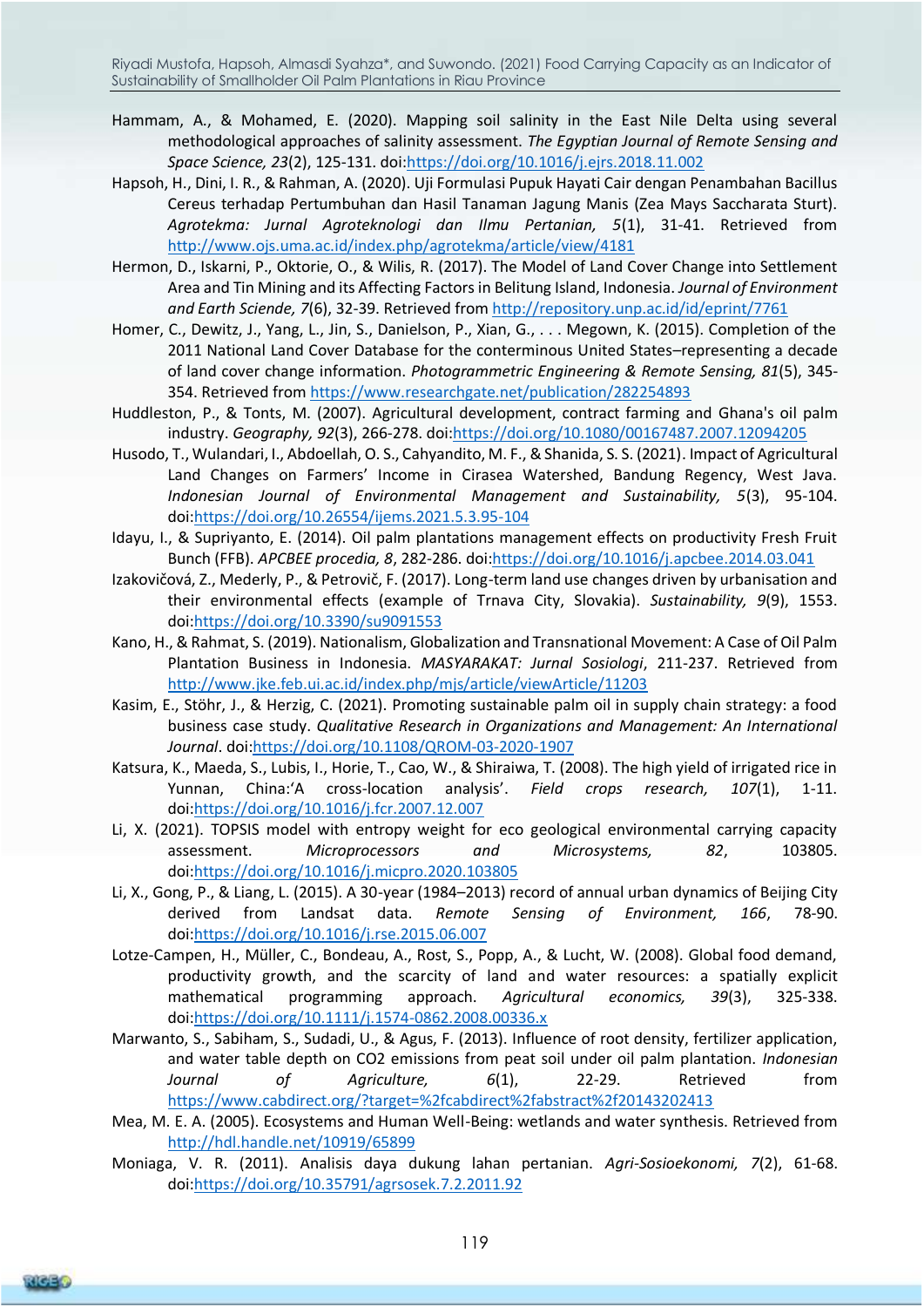- Mulyani, A., & Agus, F. (2017). Kebutuhan dan ketersediaan lahan cadangan untuk mewujudkan cita-cita Indonesia sebagai lumbung pangan dunia tahun 2045. Retrieved from <http://repository.pertanian.go.id/handle/123456789/4400>
- Mustofa, R. (2021). KOMPARASI USAHATANI PERKEBUNAN KELAPA SAWIT RAKYAT DI KABUPATEN ROKAN HILIR. *MEDIA BINA ILMIAH, 15*(11), 5667-5674. doi[:https://doi.org/10.33758/mbi.v15i11.1172](https://doi.org/10.33758/mbi.v15i11.1172)
- Mustofa, R., & Bakce, R. (2019). *Potensi Konflik Lahan Perkebunan Kelapa Sawit.* Paper presented at the Unri Conference Series: Agriculture and Food Security. Retrieved from <https://conference.unri.ac.id/index.php/unricsagr/article/view/a8>
- Mustofa, R., & Dewi, N. (2016). Analisis komparasi usahatani kelapa sawit swadaya menurut tipologi lahan Di Kabupaten Indragiri Hilir. *IJAE (Jurnal Ilmu Ekonomi Pertanian Indonesia), 7*(1), 46-55. Retrieved from<https://ijae.ejournal.unri.ac.id/index.php/IJAE/article/view/3799>
- Mustofa, R., & Suwondo, R. The Study on Impact of Plantation Activities in Siak District. Retrieved from <https://core.ac.uk/reader/234648650>
- Pacheco, P., Gnych, S., Dermawan, A., Komarudin, H., & Okarda, B. (2017). *The palm oil global value chain: Implications for economic growth and socialand environmental sustainability*: CIFOR. Retrieved from<https://books.google.com.pk/books?id=nxVQDwAAQBAJ>
- Pires, J., Martins, F., Alvim-Ferraz, M., & Simões, M. (2011). Recent developments on carbon capture and storage: an overview. *Chemical engineering research and design, 89*(9), 1446-1460. doi[:https://doi.org/10.1016/j.cherd.2011.01.028](https://doi.org/10.1016/j.cherd.2011.01.028)
- Pittock, J., Cork, S., & Maynard, S. (2012). The state of the application of ecosystems services in Australia. *Ecosystem services, 1*(1), 111-120. doi[:https://doi.org/10.1016/j.ecoser.2012.07.010](https://doi.org/10.1016/j.ecoser.2012.07.010)
- Salzman, J., Bennett, G., Carroll, N., Goldstein, A., & Jenkins, M. (2018). The global status and trends of Payments for Ecosystem Services. *Nature Sustainability, 1*(3), 136-144. doi[:https://doi.org/10.1038/s41893-018-0033-0](https://doi.org/10.1038/s41893-018-0033-0)
- Sembiring, R. (2017). Menyoal Pengaturan Anti Eco-SLAPP Dalam Undang-Undang Nomor 32 Tahun 2009. *Jurnal Hukum lingkungan indonesia, 3*(2), 1-18. doi[:https://doi.org/10.38011/jhli.v3i2.40](https://doi.org/10.38011/jhli.v3i2.40)
- Sharma, S., Baral, H., Pacheco, P., & Laumonier, Y. (2017). Assessing impacts on ecosystem services under various plausible oil palm expansion scenarios in Central Kalimantan, Indonesia. doi[:https://doi.org/10.17528/cifor/006479](https://doi.org/10.17528/cifor/006479)
- Simshauser, P. (2020). Merchant renewables and the valuation of peaking plant in energy-only markets. *Energy Economics, 91*, 104888. doi[:https://doi.org/10.1016/j.eneco.2020.104888](https://doi.org/10.1016/j.eneco.2020.104888)
- Solecka, I., Sylla, M., & Świąder, M. (2017). *Urban sprawl impact on farmland conversion in suburban area of Wroclaw, Poland.* Paper presented at the IOP Conference Series: Materials Science and Engineering. doi[:https://doi.org/10.1088/1757-899X/245/7/072002](https://doi.org/10.1088/1757-899X/245/7/072002)
- Sumarga, E., & Hein, L. (2014). Mapping ecosystem services for land use planning, the case of Central Kalimantan. *Environmental management, 54*(1), 84-97. doi[:https://doi.org/10.1007/s00267-014-](https://doi.org/10.1007/s00267-014-0282-2) [0282-2](https://doi.org/10.1007/s00267-014-0282-2)
- Suwondo, Darmadi, & Yunus, M. (2017). *Integrating between Malay culture and conservation in Green campus program: Best practices from Universitas Riau, Indonesia.* Paper presented at the AIP Conference Proceedings. doi[:https://doi.org/10.1063/1.5012714](https://doi.org/10.1063/1.5012714)
- Świąder, M., Szewrański, S., Kazak, J. K., Van Hoof, J., Lin, D., Wackernagel, M., & Alves, A. (2018). Application of ecological footprint accounting as a part of an integrated assessment of environmental carrying capacity: A case study of the footprint of food of a large city. *Resources, 7*(3), 52. doi[:https://doi.org/10.3390/resources7030052](https://doi.org/10.3390/resources7030052)
- Syahza, A. (2016). METODOLOGI PENELITIAN Edisi Revisi. In.
- Syahza, A. (2019). The potential of environmental impact as a result of the development of palm oil plantation. *Management of Environmental Quality: An International Journal*, 1072-1094. doi[:https://doi.org/10.1108/MEQ-11-2018-0190](https://doi.org/10.1108/MEQ-11-2018-0190)
- Syahza, A., & Asmit, B. (2019). Development of palm oil sector and future challenge in Riau Province, Indonesia. *Journal of Science and Technology Policy Management*, 149-170. doi[:https://doi.org/10.1108/JSTPM-07-2018-0073](https://doi.org/10.1108/JSTPM-07-2018-0073)

**RIGE<sup>T</sup>**